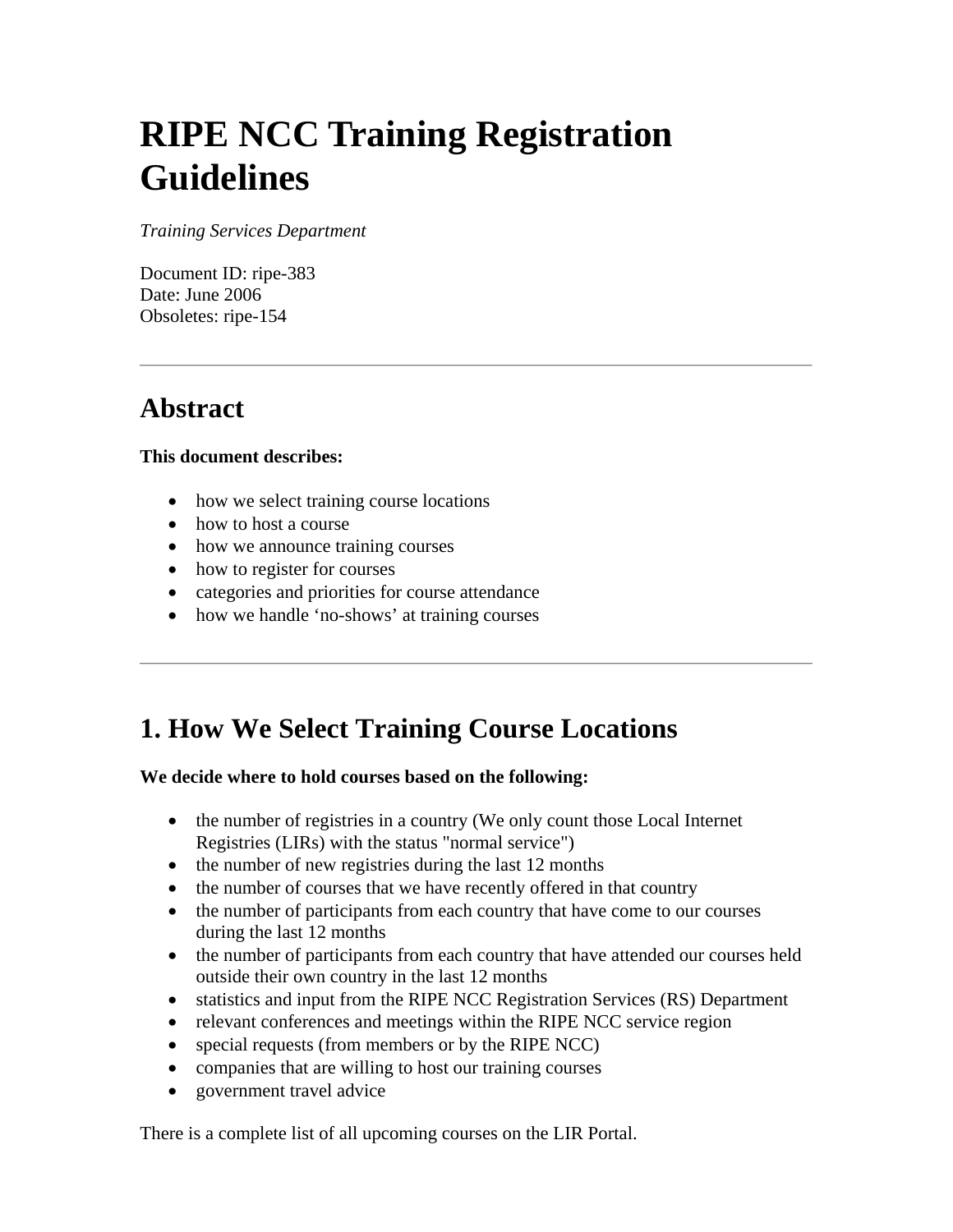If we notice that there is low interest in a course, we might decide to cancel it at any time up to four weeks before it is due to take place.

### **2. Hosted Training Courses**

LIRs can offer to host RIPE NCC training courses at their own premises.

We would handle registration and most of the logistics. The course would also be open to all RIPE NCC members.

There is more information about how to host RIPE NCC training courses at: <http://www.ripe.net/training/hosting.html>

### **3. Announcement of Training Courses**

The RIPE NCC currently offers three training courses:

- The LIR Training Course
- Routing Registry Training Course
- DNS for LIRs Training Course

We announce the locations and dates of courses to the ncc-announce mailing list and through the LIR Portal at least six weeks in advance.

#### **4. Registration**

An LIR must be an active member of the RIPE NCC to register for one of our courses.

#### **You can register as follows:**

• Complete the application form available through the LIR Portal

You can also send an e-mail to [training@ripe.net,](mailto:training@ripe.net) though as it can take longer for us to deal with such mails, this is not the recommended way to register for a course.

### **5. Local Internet Registries Category Allocation**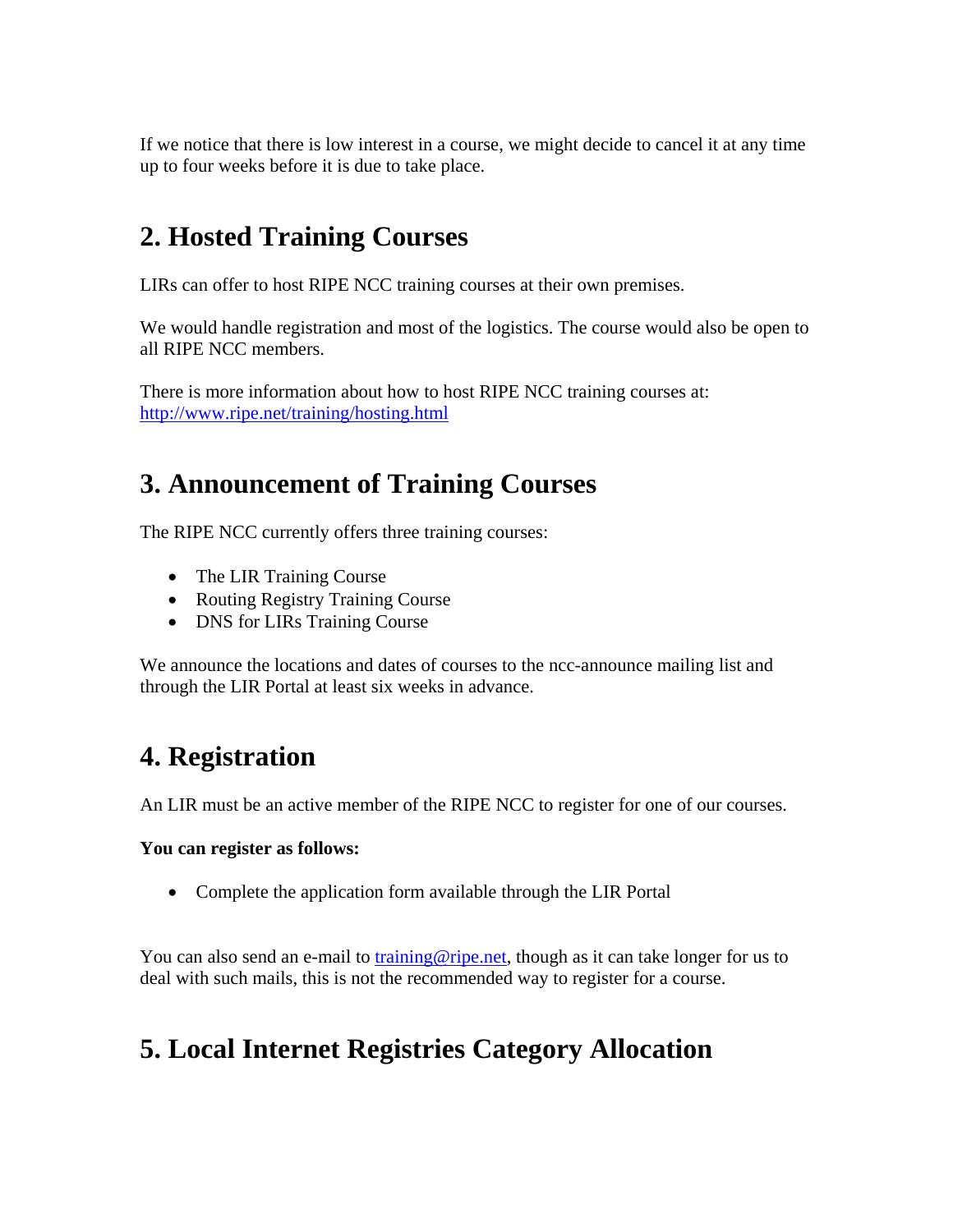We use categories to decide on priority for places on our courses. Category A is the highest, category D is the lowest. For the purpose of training courses, we divide members into four categories:

- **Category A:** New members: An LIR that has paid their start-up fees within the last 12 months but has not yet sent two representatives to any RIPE NCC course.
- **Category B:** An LIR that has been a member for longer than 12 months, but has not yet sent two representatives to any of the RIPE NCC courses during the past year.
- **Category C:** All members that are not in category A, B or D.
- **Category D:** LIRs with more than three no-shows (see below) in the last 12 months.

#### **6. No-shows**

You can cancel your place at a course up to three working days before it is due to take place. A 'no-show' is someone who registers for, but does not show up for a training course.

A 'no show' wastes valuable resources and, more importantly, could prevent others from attending a course.

If a registered applicant fails to attend a course, his or her registry have one less available place in Category A or B, as explained above. We are unable to make any exceptions to this rule.

If a registered applicant is unable to attend a training course, an LIR may send a replacement in their place.

## **7. Priority System**

We allocate places on our courses as follows:

- LIRs in the highest category will be offered places first. We explain the categories in Section 5 of this document.
- If there are more applicants from a particular category than available places, we will allocate places on a "first come, first served" basis.
- At our discretion, we may give priority to applicants from the location where the course is to take place.